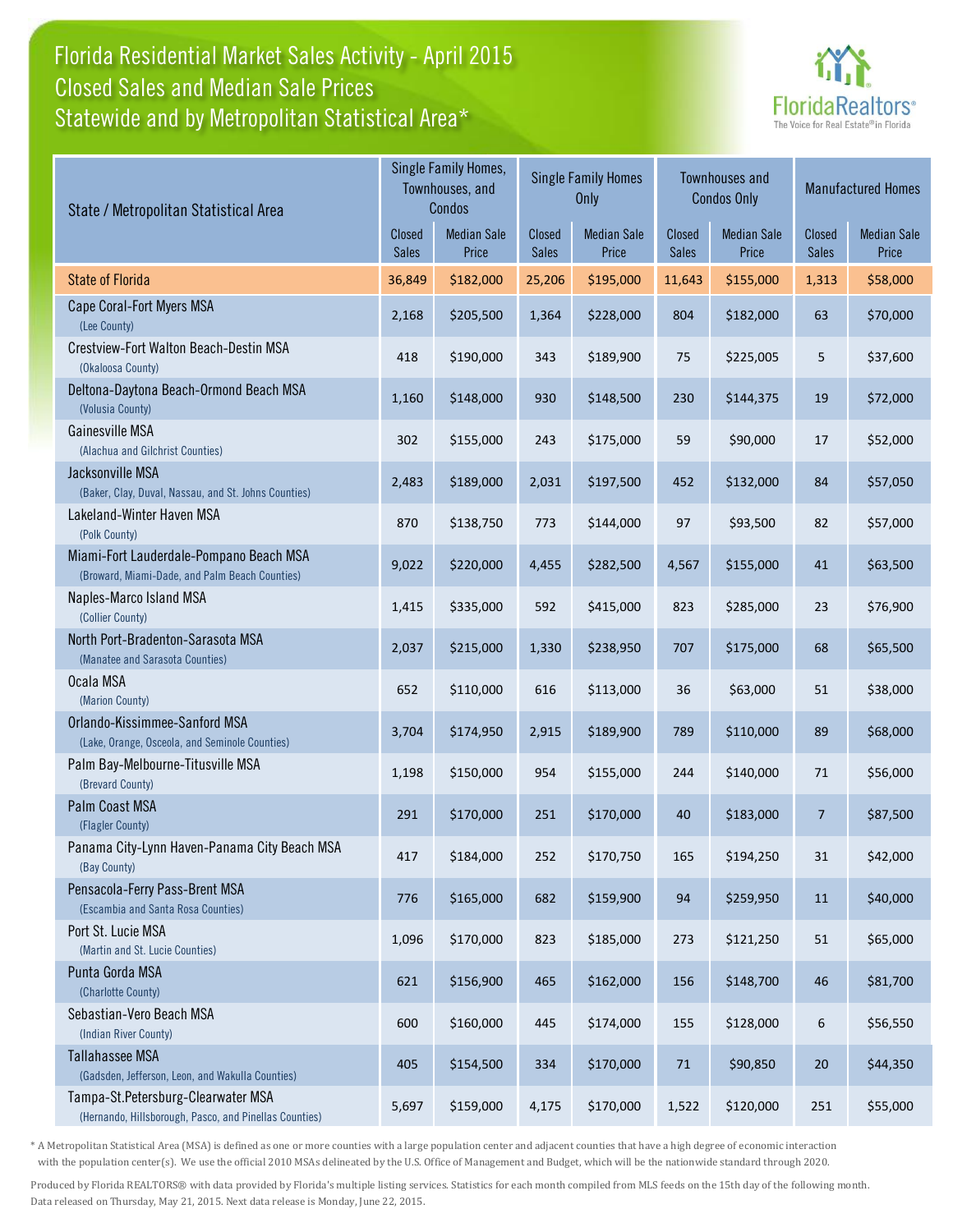# Florida Residential Market Sales Activity - April 2015 Listed by County Closed Sales and Median Sale Prices



| County                     |                        | Single Family Homes,<br><b>Townhouses, and Condos</b> |                        | <b>Single Family Homes Only</b> | <b>Townhouses and Condos</b><br><b>Only</b> | <b>Manufactured Homes</b>   |                  |                             |
|----------------------------|------------------------|-------------------------------------------------------|------------------------|---------------------------------|---------------------------------------------|-----------------------------|------------------|-----------------------------|
|                            | Closed<br><b>Sales</b> | <b>Median Sale</b><br>Price                           | Closed<br><b>Sales</b> | <b>Median Sale</b><br>Price     | Closed<br><b>Sales</b>                      | <b>Median Sale</b><br>Price | Closed<br>Sales  | <b>Median Sale</b><br>Price |
| Alachua County             | 290                    | \$155,000                                             | 231                    | \$181,000                       | 59                                          | \$90,000                    | 6                | \$53,250                    |
| <b>Baker County</b>        | 27                     | \$112,000                                             | 27                     | \$112,000                       | 0                                           | (No Sales)                  | 3                | \$41,000                    |
| <b>Bay County</b>          | 417                    | \$184,000                                             | 252                    | \$170,750                       | 165                                         | \$194,250                   | 31               | \$42,000                    |
| <b>Bradford County</b>     | 21                     | \$190,000                                             | 21                     | \$190,000                       | 0                                           | (No Sales)                  | $\overline{2}$   | \$28,200                    |
| <b>Brevard County</b>      | 1,198                  | \$150,000                                             | 954                    | \$155,000                       | 244                                         | \$140,000                   | 71               | \$56,000                    |
| <b>Broward County</b>      | 3,075                  | \$190,000                                             | 1,465                  | \$287,500                       | 1,610                                       | \$125,700                   | 21               | \$85,000                    |
| <b>Calhoun County</b>      | $\overline{2}$         | \$73,825                                              | $\overline{2}$         | \$73,825                        | 0                                           | (No Sales)                  | 0                | (No Sales)                  |
| <b>Charlotte County</b>    | 621                    | \$156,900                                             | 465                    | \$162,000                       | 156                                         | \$148,700                   | 46               | \$81,700                    |
| <b>Citrus County</b>       | 316                    | \$100,000                                             | 286                    | \$109,250                       | 30                                          | \$74,000                    | 54               | \$50,000                    |
| <b>Clay County</b>         | 316                    | \$169,945                                             | 299                    | \$172,500                       | 17                                          | \$123,500                   | 28               | \$51,801                    |
| <b>Collier County</b>      | 1,415                  | \$335,000                                             | 592                    | \$415,000                       | 823                                         | \$285,000                   | 23               | \$76,900                    |
| <b>Columbia County</b>     | 42                     | \$151,450                                             | 41                     | \$152,900                       | $\mathbf{1}$                                | \$99,000                    | 18               | \$47,250                    |
| <b>DeSoto County</b>       | 30                     | \$110,000                                             | 25                     | \$110,000                       | 5                                           | \$105,000                   | 9                | \$41,552                    |
| <b>Dixie County</b>        | 9                      | \$145,000                                             | 8                      | \$137,500                       | $\mathbf{1}$                                | \$145,000                   | 10               | \$100,000                   |
| <b>Duval County</b>        | 1,232                  | \$150,500                                             | 978                    | \$164,000                       | 254                                         | \$114,100                   | 17               | \$65,000                    |
| <b>Escambia County</b>     | 426                    | \$134,250                                             | 364                    | \$130,500                       | 62                                          | \$242,450                   | $\overline{2}$   | \$38,300                    |
| <b>Flagler County</b>      | 291                    | \$170,000                                             | 251                    | \$170,000                       | 40                                          | \$183,000                   | 7                | \$87,500                    |
| <b>Franklin County</b>     | 23                     | \$227,500                                             | 18                     | \$228,750                       | 5                                           | \$215,000                   | 3                | \$37,000                    |
| <b>Gadsden County</b>      | 24                     | \$125,000                                             | 24                     | \$125,000                       | 0                                           | (No Sales)                  | $\overline{2}$   | \$96,562                    |
| <b>Gilchrist County</b>    | 12                     | \$145,250                                             | 12                     | \$145,250                       | $\pmb{0}$                                   | (No Sales)                  | 11               | \$52,000                    |
| <b>Glades County</b>       | $\mathbf{1}$           | \$128,000                                             | $\mathbf{1}$           | \$128,000                       | 0                                           | (No Sales)                  | 2                | \$120,700                   |
| <b>Gulf County</b>         | 45                     | \$260,000                                             | 36                     | \$268,750                       | 9                                           | \$255,000                   | 3                | \$99,000                    |
| <b>Hamilton County</b>     | $\mathbf{1}$           | \$75,600                                              | $\mathbf{1}$           | \$75,600                        | 0                                           | (No Sales)                  | 2                | \$54,450                    |
| <b>Hardee County</b>       | 8                      | \$93,030                                              | 8                      | \$93,030                        | 0                                           | (No Sales)                  | 5                | \$55,000                    |
| <b>Hendry County</b>       | $13\,$                 | \$138,000                                             | 12                     | \$139,000                       | $\mathbf{1}$                                | \$82,000                    | 8                | \$38,250                    |
| <b>Hernando County</b>     | 452                    | \$118,000                                             | 429                    | \$119,900                       | 23                                          | \$85,000                    | 60               | \$55,000                    |
| <b>Highlands County</b>    | 174                    | \$87,000                                              | 138                    | \$94,900                        | 36                                          | \$64,750                    | 9                | \$40,500                    |
| <b>Hillsborough County</b> | 2,129                  | \$175,000                                             | 1,645                  | \$195,000                       | 484                                         | \$125,000                   | 26               | \$72,005                    |
| <b>Holmes County</b>       | $10\,$                 | \$107,500                                             | 10                     | \$107,500                       | 0                                           | (No Sales)                  | 3                | \$41,900                    |
| <b>Indian River County</b> | 600                    | \$160,000                                             | 445                    | \$174,000                       | 155                                         | \$128,000                   | $\boldsymbol{6}$ | \$56,550                    |
| <b>Jackson County</b>      | 26                     | \$85,750                                              | 26                     | \$85,750                        | 0                                           | (No Sales)                  | $\mathbf{1}$     | \$52,500                    |
| Jefferson County           | $\boldsymbol{6}$       | \$120,000                                             | 6                      | \$120,000                       | 0                                           | (No Sales)                  | $\mathsf{3}$     | \$90,000                    |
| Lafayette County           | $\mathbf{1}$           | \$36,000                                              | $\mathbf{1}$           | \$36,000                        | 0                                           | (No Sales)                  | 0                | (No Sales)                  |
| Lake County                | 576                    | \$165,000                                             | 554                    | \$167,000                       | 22                                          | \$113,850                   | 56               | \$77,500                    |
| Lee County                 | 2,168                  | \$205,500                                             | 1,364                  | \$228,000                       | 804                                         | \$182,000                   | 63               | \$70,000                    |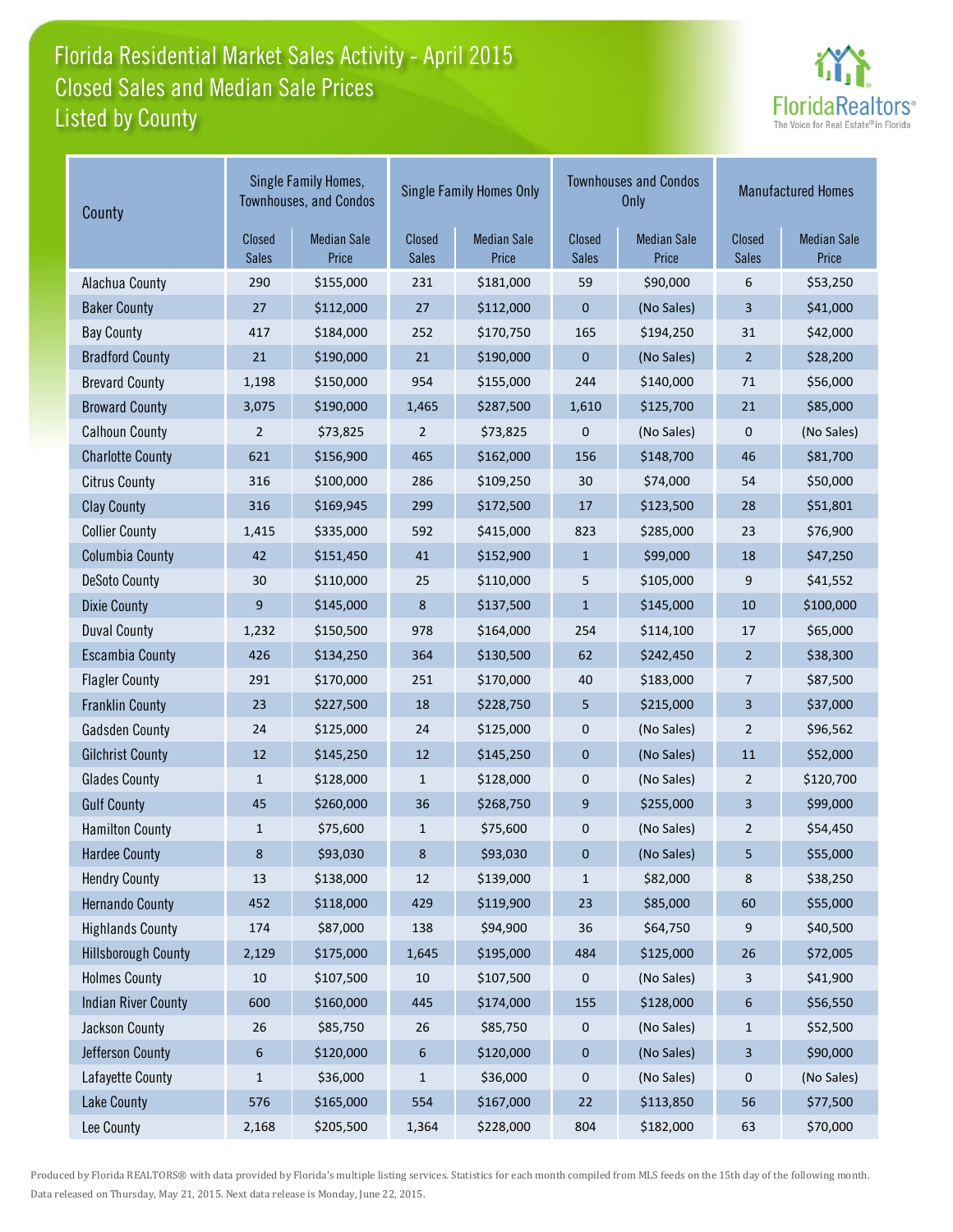# Florida Residential Market Sales Activity - April 2015 Listed by Zip Code (Grouped by County)\* Closed Sales and Median Sale Prices



| County          | Zip Code        | Single Family Homes,<br><b>Townhouses, and Condos</b> |                        | <b>Single Family Homes Only</b> |                        |                             | <b>Townhouses and Condos</b><br>Only | <b>Manufactured Homes</b>   |            |
|-----------------|-----------------|-------------------------------------------------------|------------------------|---------------------------------|------------------------|-----------------------------|--------------------------------------|-----------------------------|------------|
|                 | Closed<br>Sales | <b>Median Sale</b><br>Price                           | Closed<br><b>Sales</b> | <b>Median Sale</b><br>Price     | Closed<br><b>Sales</b> | <b>Median Sale</b><br>Price | Closed<br><b>Sales</b>               | <b>Median Sale</b><br>Price |            |
| <b>Baker</b>    | 32087           | 3                                                     | \$42,000               | 3                               | \$42,000               | $\mathbf 0$                 | (No Sales)                           | $\mathbf 0$                 | (No Sales) |
| <b>Baker</b>    | 32234           | $\pmb{0}$                                             | (No Sales)             | $\pmb{0}$                       | (No Sales)             | $\mathbf 0$                 | (No Sales)                           | $\mathbf 0$                 | (No Sales) |
| Bay             | 32401           | 18                                                    | \$108,500              | 16                              | \$112,500              | $\overline{2}$              | \$73,500                             | $\mathbf{1}$                | \$29,000   |
| Bay             | 32402           | $\boldsymbol{0}$                                      | (No Sales)             | $\pmb{0}$                       | (No Sales)             | $\pmb{0}$                   | (No Sales)                           | $\mathbf 0$                 | (No Sales) |
| Bay             | 32403           | 0                                                     | (No Sales)             | 0                               | (No Sales)             | $\mathbf 0$                 | (No Sales)                           | $\mathbf 0$                 | (No Sales) |
| Bay             | 32404           | 66                                                    | \$119,950              | 63                              | \$123,000              | 3                           | \$37,500                             | 4                           | \$21,500   |
| Bay             | 32405           | 31                                                    | \$155,000              | 28                              | \$155,000              | 3                           | \$73,000                             | 3                           | \$53,000   |
| Bay             | 32406           | 0                                                     | (No Sales)             | $\mathbf 0$                     | (No Sales)             | $\mathbf{0}$                | (No Sales)                           | $\mathbf 0$                 | (No Sales) |
| Bay             | 32407           | 65                                                    | \$187,000              | 29                              | \$191,000              | 36                          | \$184,000                            | $\overline{2}$              | \$39,300   |
| Bay             | 32408           | 75                                                    | \$192,000              | 29                              | \$217,000              | 46                          | \$188,250                            | $\overline{7}$              | \$75,900   |
| Bay             | 32409           | 9                                                     | \$156,000              | 9                               | \$156,000              | $\mathbf 0$                 | (No Sales)                           | 4                           | \$39,500   |
| Bay             | 32410           | $\mathbf 0$                                           | (No Sales)             | $\mathbf 0$                     | (No Sales)             | $\mathbf 0$                 | (No Sales)                           | $\mathbf{0}$                | (No Sales) |
| Bay             | 32411           | 0                                                     | (No Sales)             | 0                               | (No Sales)             | $\pmb{0}$                   | (No Sales)                           | $\mathbf 0$                 | (No Sales) |
| Bay             | 32412           | $\mathbf 0$                                           | (No Sales)             | $\pmb{0}$                       | (No Sales)             | $\mathbf{0}$                | (No Sales)                           | $\mathbf{0}$                | (No Sales) |
| Bay             | 32413           | 96                                                    | \$219,700              | 33                              | \$190,000              | 63                          | \$254,000                            | $\overline{2}$              | \$29,450   |
| Bay             | 32417           | $\boldsymbol{0}$                                      | (No Sales)             | 0                               | (No Sales)             | $\boldsymbol{0}$            | (No Sales)                           | $\mathbf{0}$                | (No Sales) |
| Bay             | 32437           | $\mathbf 0$                                           | (No Sales)             | 0                               | (No Sales)             | $\mathbf 0$                 | (No Sales)                           | 0                           | (No Sales) |
| Bay             | 32438           | $\mathbf 0$                                           | (No Sales)             | $\pmb{0}$                       | (No Sales)             | $\pmb{0}$                   | (No Sales)                           | 5                           | \$32,000   |
| Bay             | 32444           | 32                                                    | \$176,450              | 31                              | \$178,000              | $\mathbf{1}$                | \$159,500                            | $\mathbf 0$                 | (No Sales) |
| Bay             | 32456           | 14                                                    | \$251,000              | 7                               | \$251,000              | 7                           | \$251,000                            | 3                           | \$55,000   |
| Bay             | 32461           | 0                                                     | (No Sales)             | 0                               | (No Sales)             | $\pmb{0}$                   | (No Sales)                           | $\pmb{0}$                   | (No Sales) |
| Bay             | 32462           | $\pmb{0}$                                             | (No Sales)             | $\pmb{0}$                       | (No Sales)             | $\mathbf 0$                 | (No Sales)                           | $\mathbf 0$                 | (No Sales) |
| Bay             | 32466           | 4                                                     | \$100,826              | 4                               | \$100,826              | $\mathbf 0$                 | (No Sales)                           | $\mathbf 0$                 | (No Sales) |
| <b>Bradford</b> | 32042           | $\mathbf 0$                                           | (No Sales)             | $\mathbf 0$                     | (No Sales)             | $\mathbf{0}$                | (No Sales)                           | $\mathbf{0}$                | (No Sales) |
| <b>Bradford</b> | 32044           | 4                                                     | \$245,000              | 4                               | \$245,000              | $\mathbf 0$                 | (No Sales)                           | $\mathbf 0$                 | (No Sales) |
| <b>Bradford</b> | 32054           | 0                                                     | (No Sales)             | 0                               | (No Sales)             | 0                           | (No Sales)                           | $\mathbf 0$                 | (No Sales) |
| <b>Bradford</b> | 32058           | 2                                                     | \$240,000              | $\overline{c}$                  | \$240,000              | 0                           | (No Sales)                           | $\mathbf{1}$                | \$29,900   |
| <b>Bradford</b> | 32083           | 0                                                     | (No Sales)             | $\bf{0}$                        | (No Sales)             | $\boldsymbol{0}$            | (No Sales)                           | $\bf{0}$                    | (No Sales) |
| <b>Bradford</b> | 32091           | 8                                                     | \$83,200               | 8                               | \$83,200               | $\boldsymbol{0}$            | (No Sales)                           | 3                           | \$150,000  |
| <b>Bradford</b> | 32622           | 0                                                     | (No Sales)             | 0                               | (No Sales)             | $\boldsymbol{0}$            | (No Sales)                           | $\boldsymbol{0}$            | (No Sales) |
| <b>Bradford</b> | 32656           | 4                                                     | \$201,500              | 4                               | \$201,500              | $\pmb{0}$                   | (No Sales)                           | $\boldsymbol{0}$            | (No Sales) |
| <b>Bradford</b> | 32666           | $\overline{c}$                                        | \$294,900              | $\overline{a}$                  | \$294,900              | $\bf{0}$                    | (No Sales)                           | $\bf{0}$                    | (No Sales) |
| <b>Bradford</b> | 32694           | 0                                                     | (No Sales)             | 0                               | (No Sales)             | 0                           | (No Sales)                           | 0                           | (No Sales) |
| <b>Brevard</b>  | 32754           | 16                                                    | \$115,000              | 16                              | \$115,000              | $\pmb{0}$                   | (No Sales)                           | $\mathbf{1}$                | \$58,000   |
| <b>Brevard</b>  | 32775           | 0                                                     | (No Sales)             | 0                               | (No Sales)             | $\boldsymbol{0}$            | (No Sales)                           | $\boldsymbol{0}$            | (No Sales) |
| <b>Brevard</b>  | 32780           | 76                                                    | \$109,000              | 59                              | \$125,000              | 17                          | \$59,000                             | $\mathbf{1}$                | \$35,000   |
| <b>Brevard</b>  | 32781           | 0                                                     | (No Sales)             | 0                               | (No Sales)             | 0                           | (No Sales)                           | $\boldsymbol{0}$            | (No Sales) |
| <b>Brevard</b>  | 32783           | $\bf{0}$                                              | (No Sales)             | $\pmb{0}$                       | (No Sales)             | $\pmb{0}$                   | (No Sales)                           | $\pmb{0}$                   | (No Sales) |

\* Statistics for each listed zip code are presented only for the portion of the zip code located inside the county specified.

As a result, some zip codes will appear in this list more than once if they cover areas in more than one county.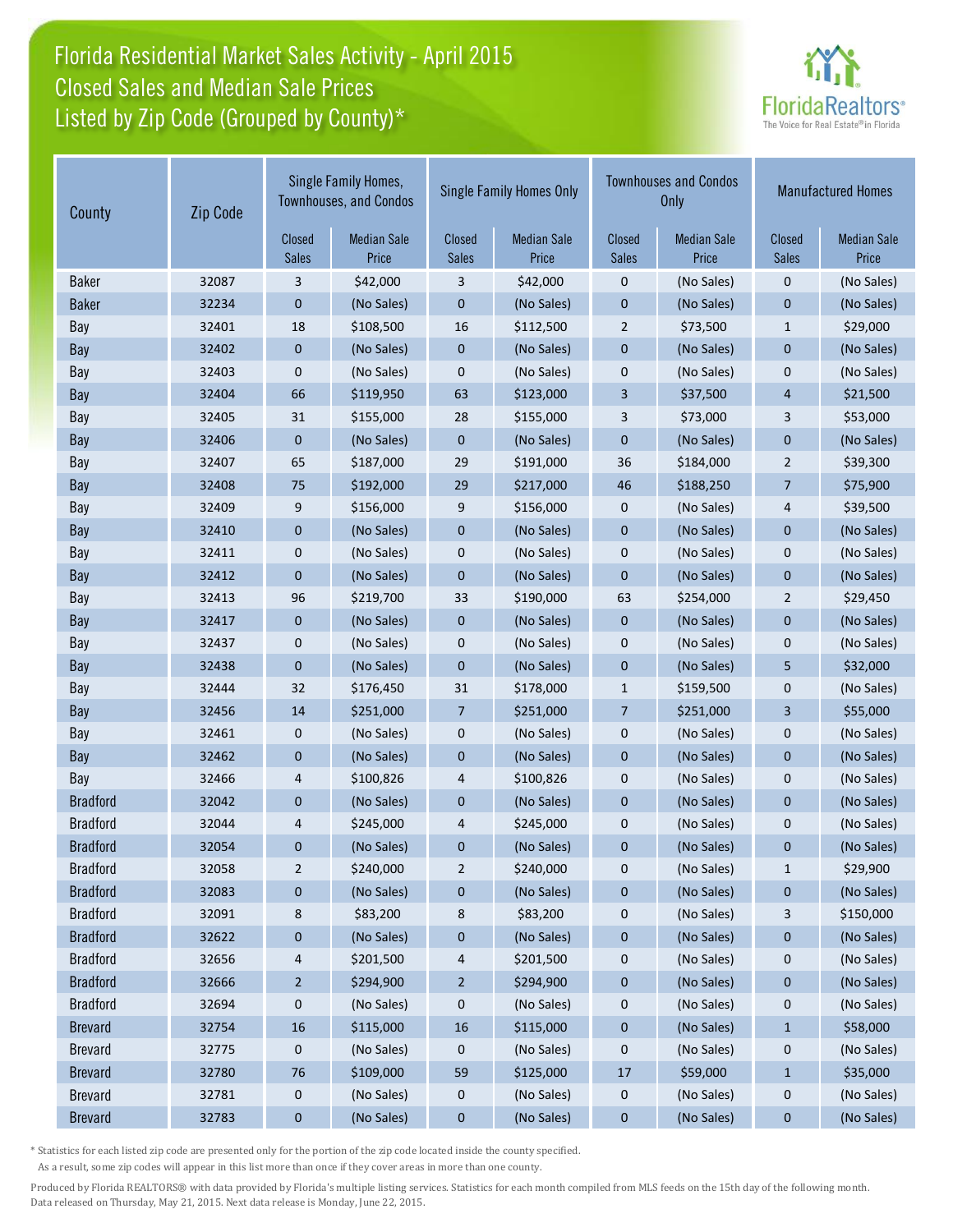# Florida Residential Market Sales Activity - April 2015 Listed by Zip Code (Grouped by County)\* Closed Sales and Median Sale Prices



| County         | Zip Code | Single Family Homes,<br><b>Townhouses, and Condos</b> |                             | <b>Single Family Homes Only</b> |                             |                        | <b>Townhouses and Condos</b><br>Only | <b>Manufactured Homes</b> |                             |
|----------------|----------|-------------------------------------------------------|-----------------------------|---------------------------------|-----------------------------|------------------------|--------------------------------------|---------------------------|-----------------------------|
|                |          | Closed<br>Sales                                       | <b>Median Sale</b><br>Price | Closed<br><b>Sales</b>          | <b>Median Sale</b><br>Price | Closed<br><b>Sales</b> | <b>Median Sale</b><br>Price          | Closed<br><b>Sales</b>    | <b>Median Sale</b><br>Price |
| <b>Brevard</b> | 32796    | 58                                                    | \$89,950                    | 50                              | \$91,250                    | 8                      | \$51,500                             | $\mathbf 0$               | (No Sales)                  |
| <b>Brevard</b> | 32815    | $\mathbf 0$                                           | (No Sales)                  | $\pmb{0}$                       | (No Sales)                  | $\pmb{0}$              | (No Sales)                           | $\mathbf 0$               | (No Sales)                  |
| <b>Brevard</b> | 32899    | 0                                                     | (No Sales)                  | 0                               | (No Sales)                  | $\mathbf 0$            | (No Sales)                           | $\mathbf 0$               | (No Sales)                  |
| <b>Brevard</b> | 32901    | 26                                                    | \$128,000                   | 26                              | \$128,000                   | $\pmb{0}$              | (No Sales)                           | $\mathbf 0$               | (No Sales)                  |
| <b>Brevard</b> | 32902    | $\mathbf 0$                                           | (No Sales)                  | 0                               | (No Sales)                  | $\mathbf 0$            | (No Sales)                           | $\mathbf 0$               | (No Sales)                  |
| <b>Brevard</b> | 32903    | 34                                                    | \$265,500                   | 16                              | \$309,500                   | 18                     | \$224,900                            | $\mathbf 0$               | (No Sales)                  |
| <b>Brevard</b> | 32904    | 40                                                    | \$195,500                   | 36                              | \$198,000                   | 4                      | \$95,350                             | 5                         | \$46,000                    |
| <b>Brevard</b> | 32905    | 32                                                    | \$80,000                    | 21                              | \$87,000                    | 11                     | \$51,000                             | 5                         | \$35,000                    |
| <b>Brevard</b> | 32906    | $\mathbf 0$                                           | (No Sales)                  | 0                               | (No Sales)                  | $\pmb{0}$              | (No Sales)                           | $\mathbf 0$               | (No Sales)                  |
| <b>Brevard</b> | 32907    | 98                                                    | \$115,000                   | 98                              | \$115,000                   | $\mathbf{0}$           | (No Sales)                           | $\overline{7}$            | \$32,000                    |
| <b>Brevard</b> | 32908    | 37                                                    | \$131,900                   | 37                              | \$131,900                   | $\mathbf 0$            | (No Sales)                           | $\mathbf 0$               | (No Sales)                  |
| <b>Brevard</b> | 32909    | 76                                                    | \$125,000                   | 75                              | \$125,000                   | $\mathbf{1}$           | \$118,000                            | $\mathbf 0$               | (No Sales)                  |
| <b>Brevard</b> | 32910    | 0                                                     | (No Sales)                  | 0                               | (No Sales)                  | $\pmb{0}$              | (No Sales)                           | $\mathbf 0$               | (No Sales)                  |
| <b>Brevard</b> | 32911    | $\boldsymbol{0}$                                      | (No Sales)                  | $\pmb{0}$                       | (No Sales)                  | $\mathbf 0$            | (No Sales)                           | $\mathbf{0}$              | (No Sales)                  |
| <b>Brevard</b> | 32912    | 0                                                     | (No Sales)                  | 0                               | (No Sales)                  | $\pmb{0}$              | (No Sales)                           | $\mathbf 0$               | (No Sales)                  |
| <b>Brevard</b> | 32919    | $\mathbf{0}$                                          | (No Sales)                  | $\pmb{0}$                       | (No Sales)                  | $\mathbf{0}$           | (No Sales)                           | $\mathbf{0}$              | (No Sales)                  |
| <b>Brevard</b> | 32920    | 36                                                    | \$140,000                   | $\overline{2}$                  | \$377,000                   | 34                     | \$140,000                            | $\mathbf 0$               | (No Sales)                  |
| <b>Brevard</b> | 32922    | 16                                                    | \$95,000                    | 12                              | \$95,000                    | 4                      | \$214,250                            | $\mathbf 0$               | (No Sales)                  |
| <b>Brevard</b> | 32923    | $\mathbf 0$                                           | (No Sales)                  | 0                               | (No Sales)                  | $\mathbf 0$            | (No Sales)                           | $\mathbf 0$               | (No Sales)                  |
| <b>Brevard</b> | 32924    | $\mathbf 0$                                           | (No Sales)                  | $\mathbf 0$                     | (No Sales)                  | $\mathbf{0}$           | (No Sales)                           | $\mathbf{0}$              | (No Sales)                  |
| <b>Brevard</b> | 32925    | 0                                                     | (No Sales)                  | 0                               | (No Sales)                  | $\pmb{0}$              | (No Sales)                           | $\pmb{0}$                 | (No Sales)                  |
| <b>Brevard</b> | 32926    | 30                                                    | \$188,000                   | 29                              | \$193,000                   | $\mathbf{1}$           | \$65,000                             | 5                         | \$62,000                    |
| <b>Brevard</b> | 32927    | 61                                                    | \$118,350                   | 59                              | \$120,000                   | $\overline{2}$         | \$92,500                             | $\overline{2}$            | \$33,250                    |
| <b>Brevard</b> | 32931    | 50                                                    | \$221,500                   | 11                              | \$255,000                   | 39                     | \$194,900                            | $\mathbf{0}$              | (No Sales)                  |
| <b>Brevard</b> | 32932    | 0                                                     | (No Sales)                  | 0                               | (No Sales)                  | $\mathbf 0$            | (No Sales)                           | $\mathbf 0$               | (No Sales)                  |
| <b>Brevard</b> | 32934    | 32                                                    | \$267,500                   | 30                              | \$292,500                   | $\overline{2}$         | \$182,450                            | $\pmb{0}$                 | (No Sales)                  |
| <b>Brevard</b> | 32935    | 75                                                    | \$115,000                   | 58                              | \$114,000                   | 17                     | \$131,000                            | 0                         | (No Sales)                  |
| <b>Brevard</b> | 32936    | $\boldsymbol{0}$                                      | (No Sales)                  | 0                               | (No Sales)                  | $\mathbf{0}$           | (No Sales)                           | $\bf{0}$                  | (No Sales)                  |
| <b>Brevard</b> | 32937    | 72                                                    | \$202,000                   | 39                              | \$228,000                   | 33                     | \$155,000                            | $\boldsymbol{0}$          | (No Sales)                  |
| <b>Brevard</b> | 32940    | 86                                                    | \$236,000                   | 73                              | \$249,290                   | 13                     | \$144,900                            | $\boldsymbol{0}$          | (No Sales)                  |
| <b>Brevard</b> | 32941    | 0                                                     | (No Sales)                  | 0                               | (No Sales)                  | $\pmb{0}$              | (No Sales)                           | $\boldsymbol{0}$          | (No Sales)                  |
| <b>Brevard</b> | 32949    | 8                                                     | \$202,000                   | 8                               | \$202,000                   | 0                      | (No Sales)                           | $\bf{0}$                  | (No Sales)                  |
| <b>Brevard</b> | 32950    | 7                                                     | \$200,000                   | 7                               | \$200,000                   | 0                      | (No Sales)                           | $\boldsymbol{0}$          | (No Sales)                  |
| <b>Brevard</b> | 32951    | 35                                                    | \$263,500                   | 20                              | \$337,500                   | 15                     | \$217,000                            | 3                         | \$59,000                    |
| <b>Brevard</b> | 32952    | 49                                                    | \$285,000                   | 44                              | \$315,000                   | 5                      | \$65,500                             | $\boldsymbol{0}$          | (No Sales)                  |
| <b>Brevard</b> | 32953    | 54                                                    | \$182,500                   | 46                              | \$224,450                   | $\bf 8$                | \$72,500                             | $\pmb{0}$                 | (No Sales)                  |
| <b>Brevard</b> | 32954    | 0                                                     | (No Sales)                  | 0                               | (No Sales)                  | 0                      | (No Sales)                           | $\boldsymbol{0}$          | (No Sales)                  |
| <b>Brevard</b> | 32955    | 75                                                    | \$201,000                   | 63                              | \$205,000                   | $12\,$                 | \$128,500                            | $\pmb{0}$                 | (No Sales)                  |

\* Statistics for each listed zip code are presented only for the portion of the zip code located inside the county specified.

As a result, some zip codes will appear in this list more than once if they cover areas in more than one county.